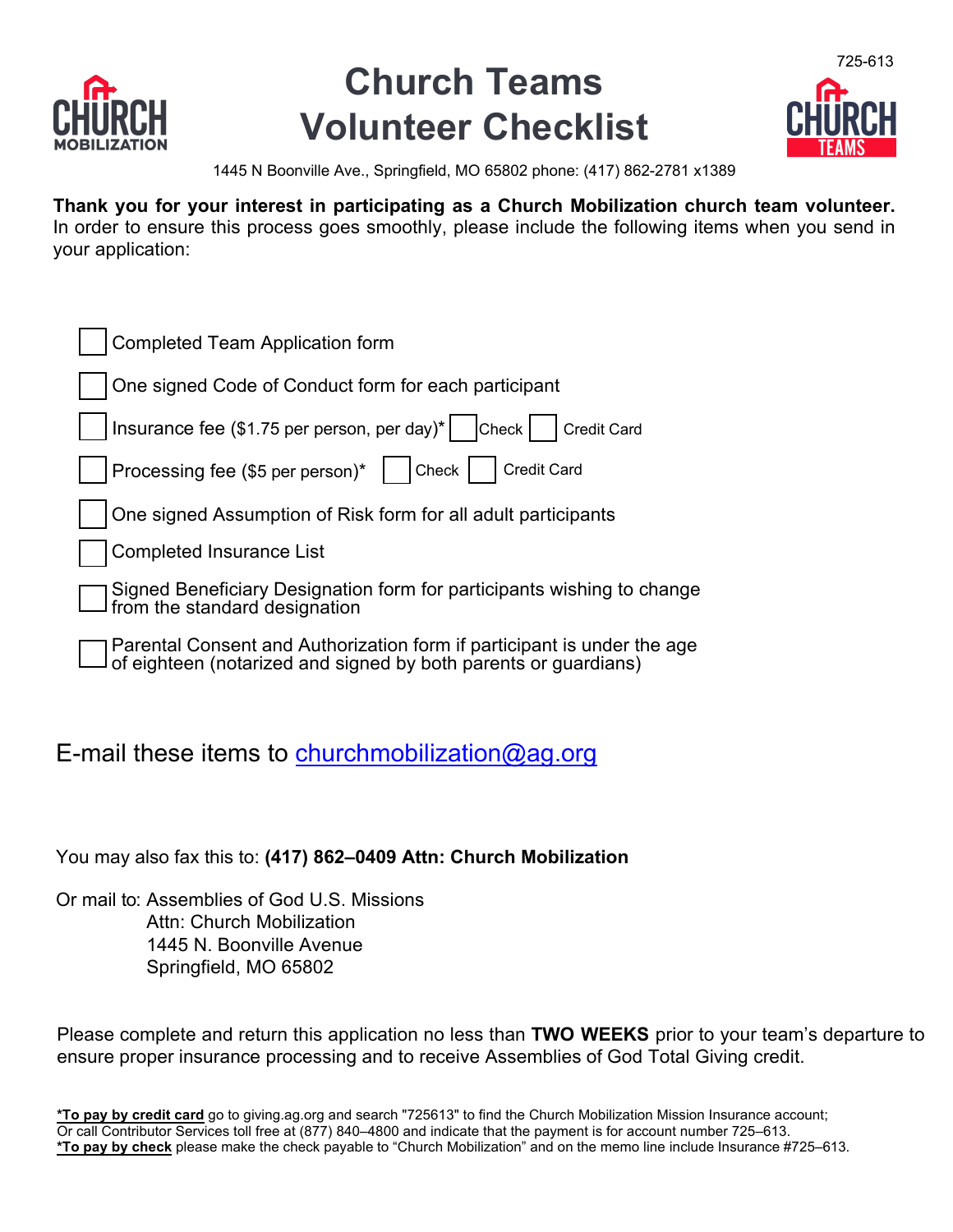

# **Church Team Application Form**



### **CONTACT PERSON**

| Contact person                        |                          |             |
|---------------------------------------|--------------------------|-------------|
| E-mail                                | Phone                    |             |
| TEAM LEADER                           |                          |             |
| <b>Team Leader Name</b>               |                          |             |
| E-mail                                | Phone                    |             |
| Mailing address                       |                          |             |
| City<br><b>State</b>                  |                          | Zip Code    |
| Home phone<br>Cell phone              |                          | Work phone  |
| <b>CHURCH/ORGANIZATION</b>            |                          |             |
| Church/organization name              |                          |             |
| Mailing address                       |                          |             |
| City                                  | Zip Code<br><b>State</b> |             |
| Church phone                          |                          |             |
| Church e-mail address                 |                          |             |
| Senior pastor's name                  |                          |             |
| Senior pastor's e-mail address        |                          |             |
| <b>MISSION TRIP DESTINATION</b>       |                          |             |
| Ministry                              |                          |             |
| City                                  | <b>State</b>             |             |
| Team Size (approx.)<br>Departure date |                          | Return date |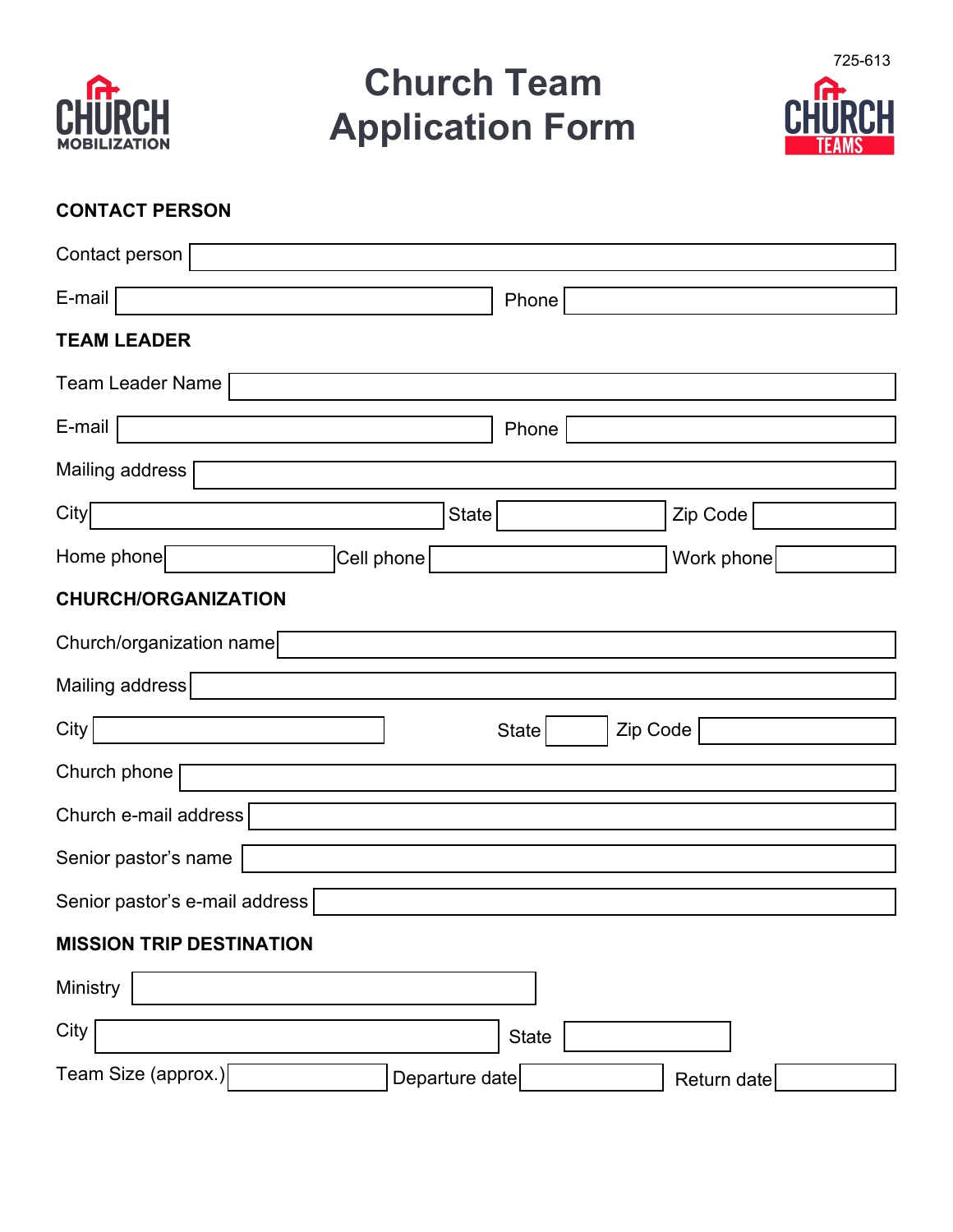

**INSURANCE LIST**

*Please Print Clearly*



| Organization name  |                      | <b>IMPORTANT:</b> The premium<br>will be calculated for everyone                       |
|--------------------|----------------------|----------------------------------------------------------------------------------------|
| Specific group     |                      | listed for the dates listed<br>(unless individual dates are<br>indicated by the name.) |
| Address            |                      | Include travel dates (departure<br>and return).                                        |
| City               | State<br>Zip         |                                                                                        |
| Dates of trip      | Total number of days |                                                                                        |
| Destination        |                      |                                                                                        |
| Report prepared by | Date                 |                                                                                        |
| Signature          |                      |                                                                                        |
| Position           | Contact phone number |                                                                                        |

### **TEAM MEMBERS**

*Insurance fee is \$1.75 per person per day plus \$5 per person processing fee.*

| <b>NAME</b> | <b>FEE</b> | <b>NAME</b> | <b>FEE</b> |
|-------------|------------|-------------|------------|
|             |            |             |            |
|             |            |             |            |
|             |            |             |            |
|             |            |             |            |
|             |            |             |            |
|             |            |             |            |
|             |            |             |            |
|             |            |             |            |
|             |            |             |            |
|             |            |             |            |
|             |            |             |            |
|             |            |             |            |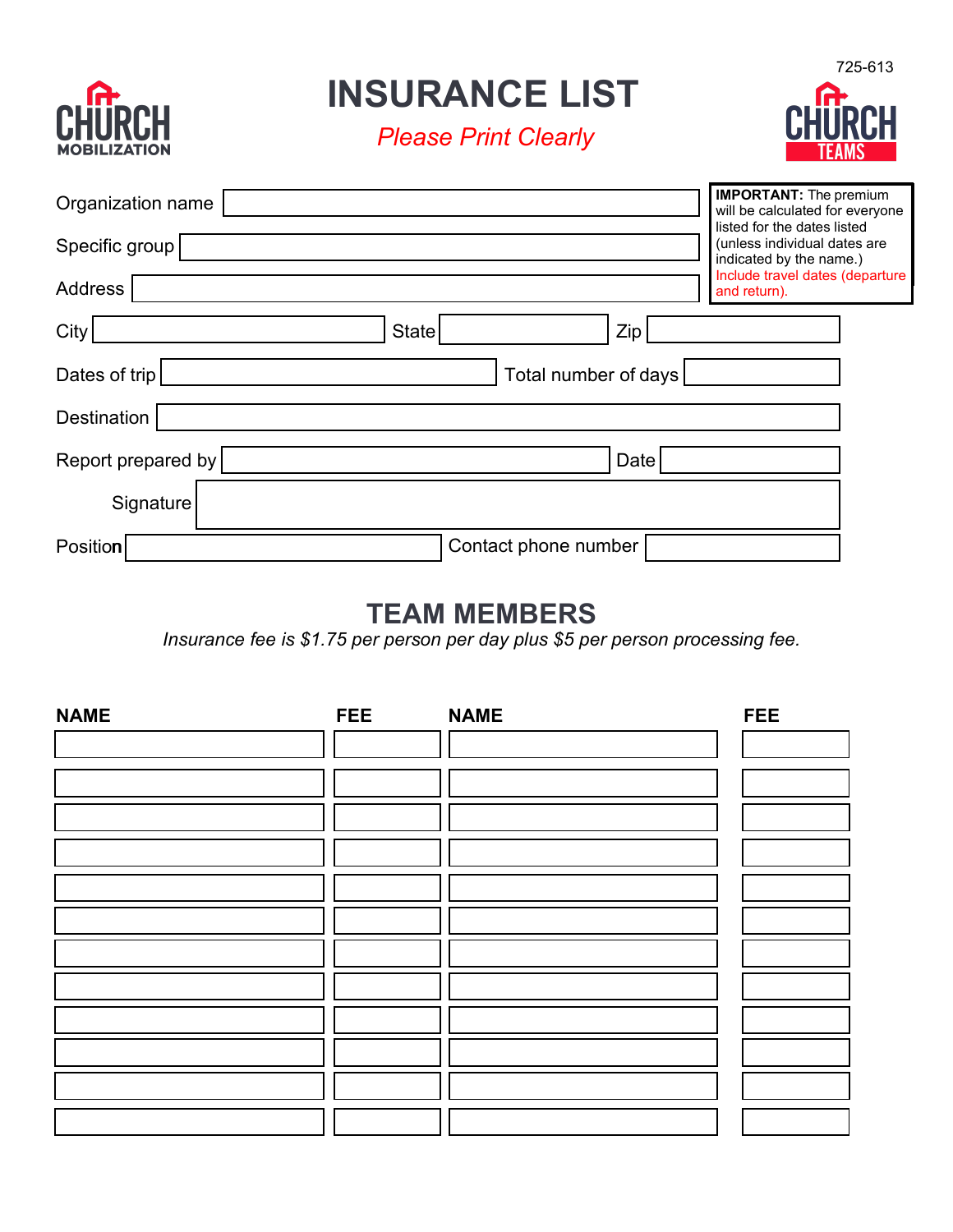| <b>NAME</b> | FEE | <b>NAME</b> | <b>FEE</b> |
|-------------|-----|-------------|------------|
|             |     |             |            |
|             |     |             |            |
|             |     |             |            |
|             |     |             |            |
|             |     |             |            |
|             |     |             |            |
|             |     |             |            |
|             |     |             |            |
|             |     |             |            |
|             |     |             |            |
|             |     |             |            |
|             |     |             |            |
|             |     |             |            |
|             |     |             |            |
|             |     |             |            |

### **FORMULA:**

Total number of insured X the number of days X \$1.75 per day (insurance fee) =

**plus** 

\$5 per person (processing fee) =

### **TOTAL PAYMENT DUE**

**To pay by credit card** go to giving.ag.org and search "725613" to find the Church Mobilization Mission Insurance account;

Or call Contributor Services toll free at (877) 840–4800 and indicate that the payment is for account number 725–613.

**To pay by check** please make the check payable to "Church Mobilization" and on the memo line include Insurance #725–613. .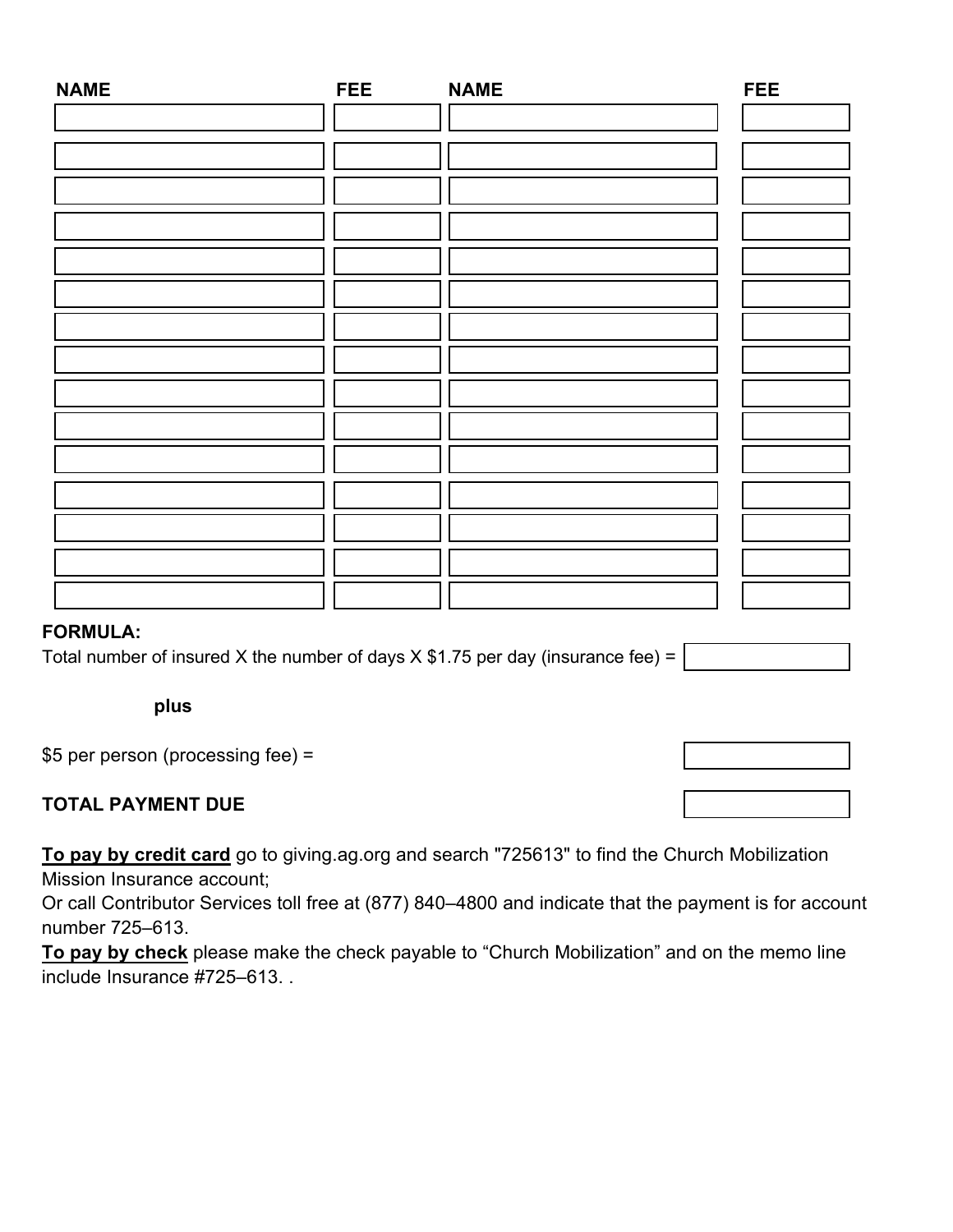

**CODE OF CONDUCT**

*Each team member needs to complete this form.*



As a follower of the Lord Jesus, our conduct should be a witness to others of a transformed life. Paul wrote to Titus,

*And show your own self in all respects to be* a *pattern and* **a** *model of good deeds and works, teaching what is unadulterated, showing gravity (having the strictest regard for truth and purity of motive), with dignity and seriousness. And let your instruction be sound and fit and wise and wholesome, vigorous and irrefutable and above censure, so that the opponent may be put to shame, finding nothing discrediting or evil to say about us (Titus 2:7-8, Amplified Bible, emphasis added).*

As a Church Mobilization - Church Teams member, I realize the important role I serve as an example to those in the United States. I understand that I represent not only my local church, but also Assemblies of God U.S. Missions and most importantly, Jesus Christ. In respect to this assignment, I will refrain from anything (e.g., alcohol, tobacco, unwholesome speech) that may distract from my Christian testimony, cause division, or demonstrate disrespect to the church, missionary personnel, my team, or the Assemblies of God. I promise to forgo my personal convictions on these subjects in order to maintain unity and to avoid controversy in the body of Christ.

I affirm that I do not have any criminal convictions or allegations related to sexual misconduct with an adult or minor, nor do I know of any reason I should not be allowed to work with adults or minors as a short-term missions volunteer.

I have read and understand the above policy.

| Name                |      |  |
|---------------------|------|--|
| Signature           | Date |  |
| Sending church name |      |  |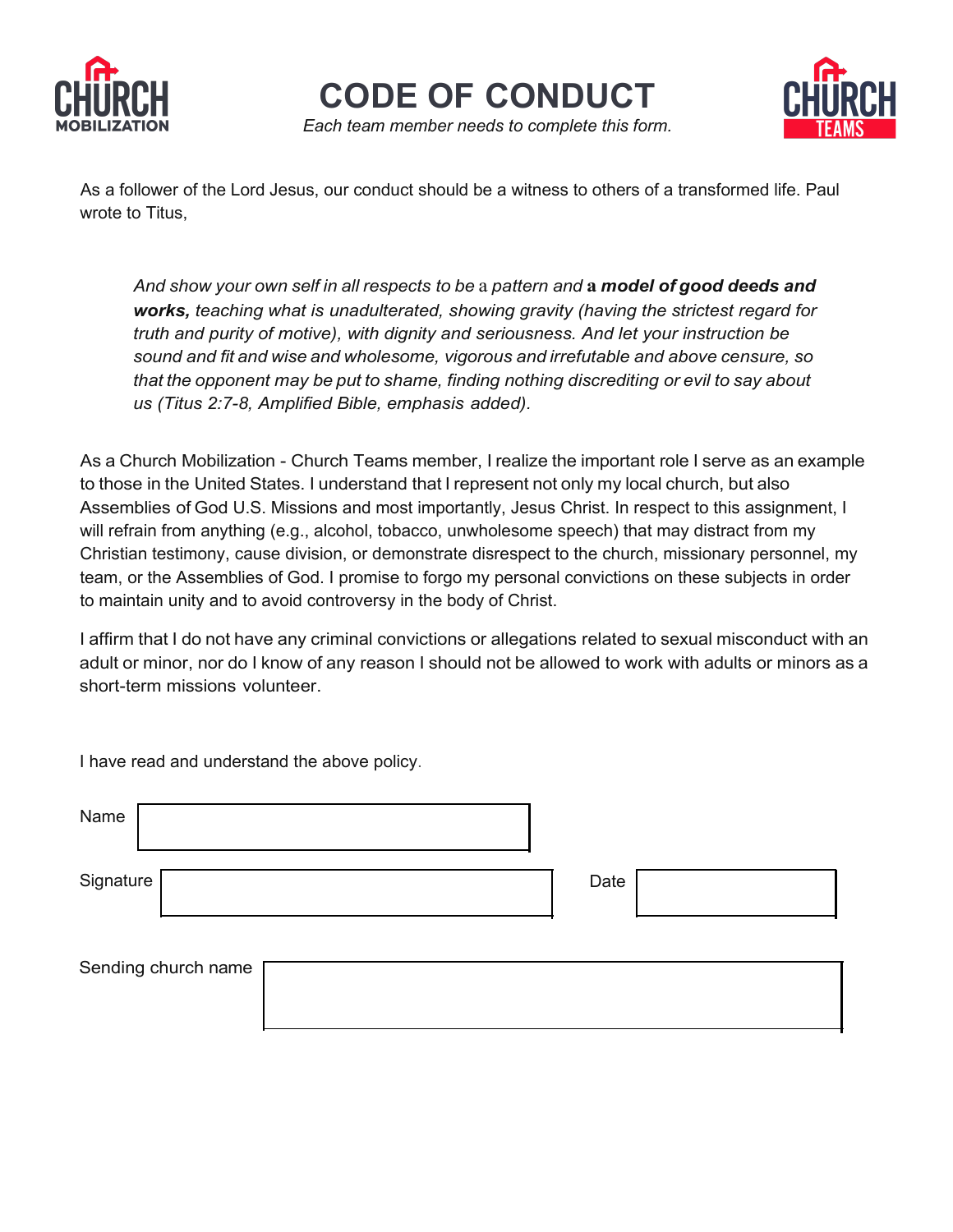#### Page 1 of 5

### ASSUMPTION OF RISK, RELEASE, AND INDEMNITY AGREEMENT Domestic Travel

What an honor it is to have you volunteer for missionary service. We want to acquaint you with the philosophy and expectations of Assemblies of God. We also want to give you the opportunity to fully evaluate the undeniable fact that times of extreme stress and crisis will come that could cause you to question whether or not you would have participated on this mission if you had known all the facts. It is impossible to predict, fully prepare you, or furnish you with all aspects of what you may face. We have, therefore, prepared some basic assumptions which we both must make. Please prayerfully consider the following assumption statement before signing and returning it to Assemblies of God. Your application cannot be processed without the proper signatures on this form.

> Participant Information (Please Print Legibly)

| Name of Participant:       | Email:         |  |
|----------------------------|----------------|--|
| Address:                   | Telephone:     |  |
| Name of Emergency Contact: |                |  |
| Daytime Phone:             | Evening Phone: |  |

Detailed Description of Activities:

TRANSPORTATION (AS OF THIS DATE), SUBJECT TO CHANGE:

ACTIVITIES INCLUDING BUT NOT LIMITED TO:

Dates and Locations of Activities:

I, I. I. IN CONSIDERATION of my acceptance as a volunteer on this missionary trip in cooperation with the Assemblies of God, and other considerations the sufficiency of which is acknowledged, represent and agree that: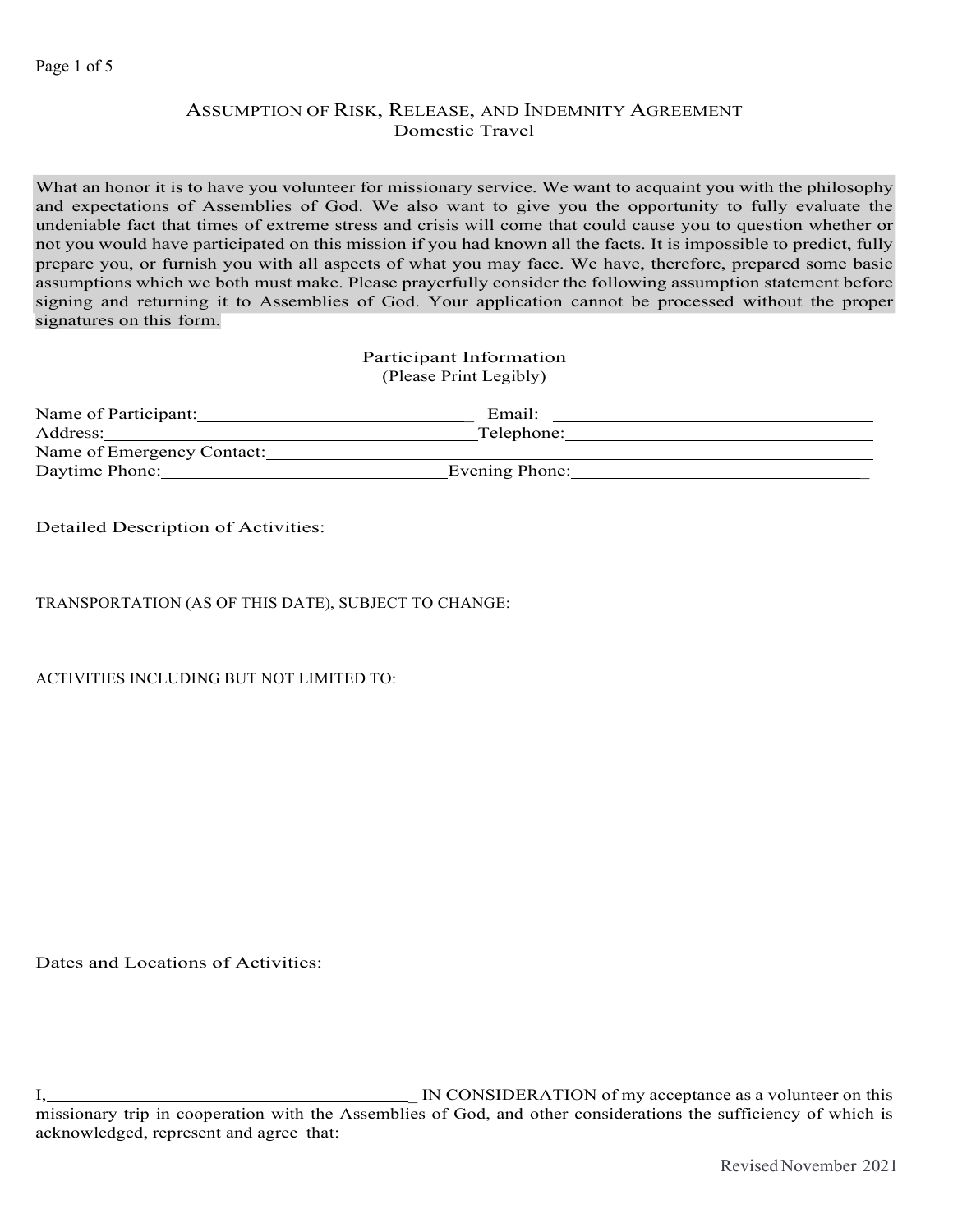1. Status. I am a volunteer and/or self-employed worker and acknowledge that I am not traveling as an employee of the General Council of the Assemblies of God.

I attest and certify that I am physically fit and have no medical conditions that would prevent me from participating in the above-referenced activity.

2. Risks of travel. I am aware of the hazards and risks to my person and property associated with serving in a missions capacity, such hazards and risks including but not being limited to injury; increased stress; accident; disease; inadequate medical services and supplies; death; criminal acts (including terrorism); natural disasters; weather conditions; government action; risks of traveling to or from destinations. I recognize that I may be subjected to potential risks, illnesses, injuries, and even death. I have made my own investigation of these risks, understand these risks, and assume them knowingly and willingly. I further recognize that such risks have always been associated with missionary service. (2 Corinthians 11:23-28)

I also acknowledge that in working, living and traveling in cities, I may experience problems associated with urban living, including increased crime, pollution, high population density or standards of living and health standards that are different from those to which I am accustomed. I acknowledge that it is my responsibility to take every precaution to safeguard my health and to protect my personal belongings from damage or theft. I acknowledge that Assemblies of God recommends that I never travel alone, particularly at night. Being alone, especially at night, may present additional danger to my safety and well-being.

I understand and agree that if, during my participation in the above-described activities, the travel leader learns that I am experiencing serious health problems, have suffered an injury, or am otherwise in a situation that raises significant health and safety concerns, then the travel leader may contact the person whose name I have provided as my "emergency contact." I understand that the travel leader ordinarily will not initiate such contact without first having a discussion with me.

### 3. GENERAL RELEASE AND ASSUMPTION OF RISK:

KNOWING THE RISKS DESCRIBED ABOVE, I AGREE, ON BEHALF OF MY FAMILY, HEIRS, AND PERSONAL REPRESENTATIVES, TO ASSUME ALL THE RISKS AND RESPONSIBILITIES SURROUNDING MY PARTICIPATION IN THE ABOVE-DESCRIBED ACTIVITIES, BOTH KNOWN AND UNKNOWN. TO THE MAXIMUM EXTENT ALLOWED BY LAW, I RELEASE, HOLD HARMLESS, AND AGREETO INDEMNIFY THEGENERALCOUNCILOFTHEASSEMBLIESOFGOD, AND IT'S AFFILIATED MINISTRIES, AND ANY ASSEMBLIES OF GOD CHURCH AND/OR DISTRICT COUNCIL, AND ANY ASSEMBLIES OF GOD SCHOOL, COLLEGE OR UNIVERSITY, AND THEIR OFFICERS, DIRECTORS, EMPLOYEES, VOLUNTEERS, AND AGENTS, FROM AND AGAINST ANY PRESENT ORFUTURE CLAIMS, LOSSES, LIABILITIES, COSTS AND EXPENSES FOR INJURY TO PERSON OR PROPERTY, OR FOR ANY OTHER DAMAGE, WHICH I MAY SUFFER, OR FOR WHICH I MAY BE LIABLE TO ANY OTHER PERSON, RELATED TO MY PARTICIPATING IN SAID ACVITIVITIES (INCLUDING PERIODS IN TRANSIT TOORFROMMYDESTINATIONS),RESULTINGFROMANYCAUSE,INCLUDING BUT NOT LIMITED TO NEGLIGENCE ON MY PART OR ON THE PART OF ANY OF THE RELEASED PARTIES; PROVIDED THAT THIS RELEASE OF LIABILITY SHALL NOT APPLY TO GROSS NEGLIGENCE OR WILLFUL OR WANTON MISCONDUCT.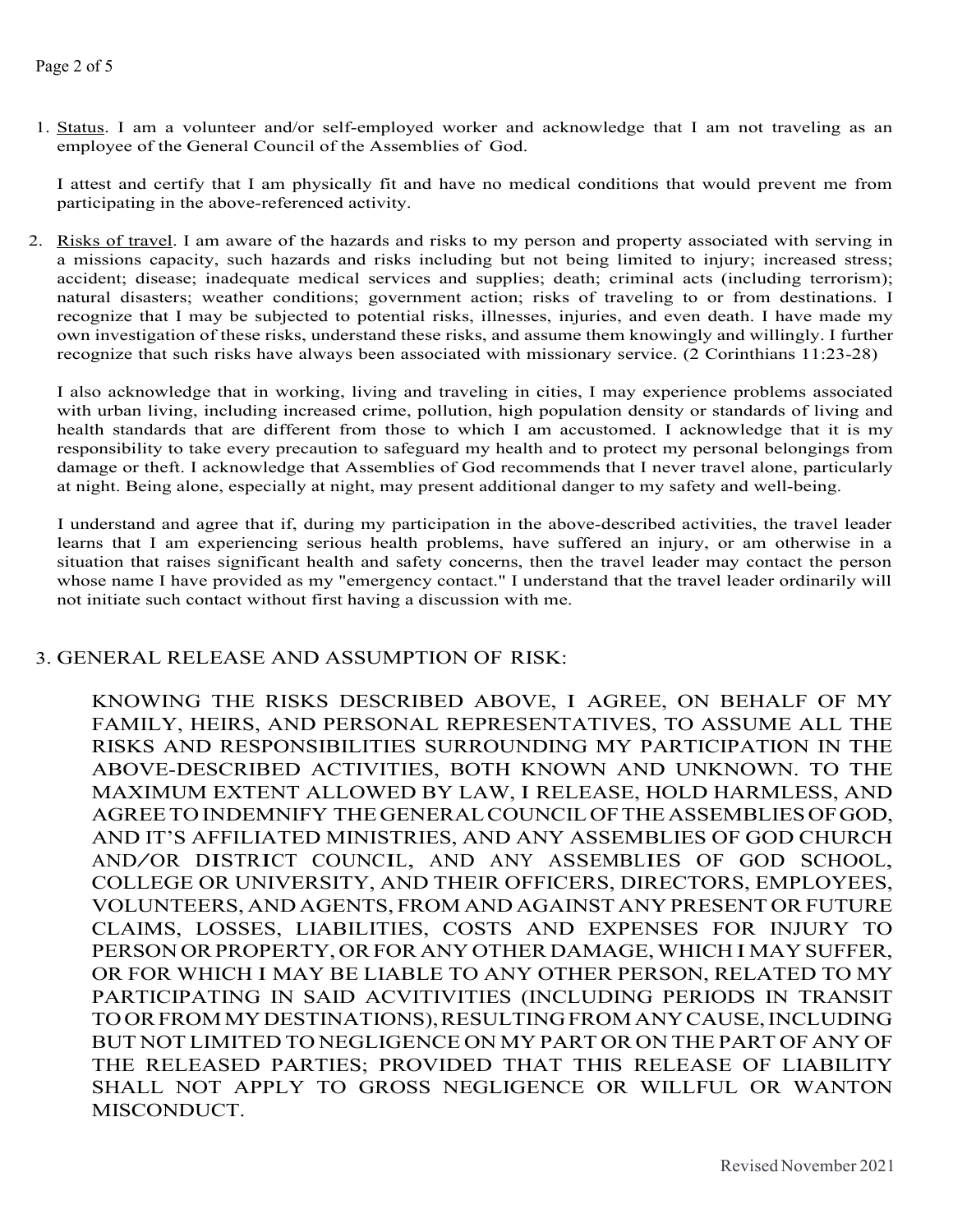### Page 3 of 5

4. Insurance Election - I am aware of the hazards and risks to myself associated with serving in a mission's capacity. I further understand that GC currently requires the insurance coverages summarized below, that the cost of the insurance is included with the trip, and that I am responsible for obtaining any additional insurance coverages that I consider necessary.



## Mission Assure U.S. Travel / Special Events / Camps Short Term Travel

The General Council of the Assemblies of God is making a variety of travel insurance benefits available for you while participating in events sponsored and supervised by The General Council of the Assemblies of God or any church, and/or district council, school, seminary, college or university, or affiliated ministry of the Assemblies of God. Below is a brief overview of the travel insurance benefits being offered and contact information in the event of an emergency.

### Who is eligible for coverage?

Class 1-Members of the Participating Organization engaged in a volunteer activity on or off premises, or sponsored activities off premises within the United States

| What's covered?                                                                                                                                                                                       | Covered Loss                                 | Benefit Amount            |
|-------------------------------------------------------------------------------------------------------------------------------------------------------------------------------------------------------|----------------------------------------------|---------------------------|
| Accidental Death & Dismemberment Benefits:                                                                                                                                                            | Life, Two or more<br>members, Loss of use of | 100% of the Principal Sum |
| If, within 365 days of a covered accident, injury results in any one of                                                                                                                               | Four Limbs                                   |                           |
| the losses shown, the benefit amount shown opposite the loss will be<br>paid. If multiple losses occur, only one benefit amount-the largest-<br>will be paid for all losses due to the same accident. | Loss of use of Three Limbs                   | 75% of the principal sum  |
|                                                                                                                                                                                                       | Loss of use of Two Limbs                     | 67% of the Principal Sum  |
| Principal Sum<br>Class 1-\$10,000                                                                                                                                                                     | One Member / Loss of use<br>of One Limb      | 50% of the Principal Sum  |
|                                                                                                                                                                                                       | Thumb and Index finger of                    | 25% of the Principal Sum  |

Same Hand

### Additional Accident Benefits:

Coma- 1% of Principal Sum per month up to 11 months and thereafter in a lump sum of 100% of the Principal Sum.

### Accident Medical Expense Benefits:

If, within 60 days of a covered accident, injury results, we will pay up to your selected benefit maximum for covered expenses. Applies only if you are traveling inside your home country.

Class 1-\$25,000

### Sickness Expense Benefits:

We will pay up to your selected benefit maximum for medically necessary expenses incurred for hospital and medical care, treatment or services within 90 days of a covered sickness. Class 1-\$2,500

We will pay benefits for covered expenses incurred within the Benefit Period as the result of Sickness when the covered person is participating in scheduled, supervised, and sponsored activities by you, including direct travel to and from such covered activities.

| Additional Benefits:                | Benefit Maximums         |
|-------------------------------------|--------------------------|
| <b>Family Reunion</b>               | \$2,500                  |
| <b>Emergency Medical Benefits</b>   | \$10,000                 |
| <b>Emergency Medical Evacuation</b> | 100% of covered expenses |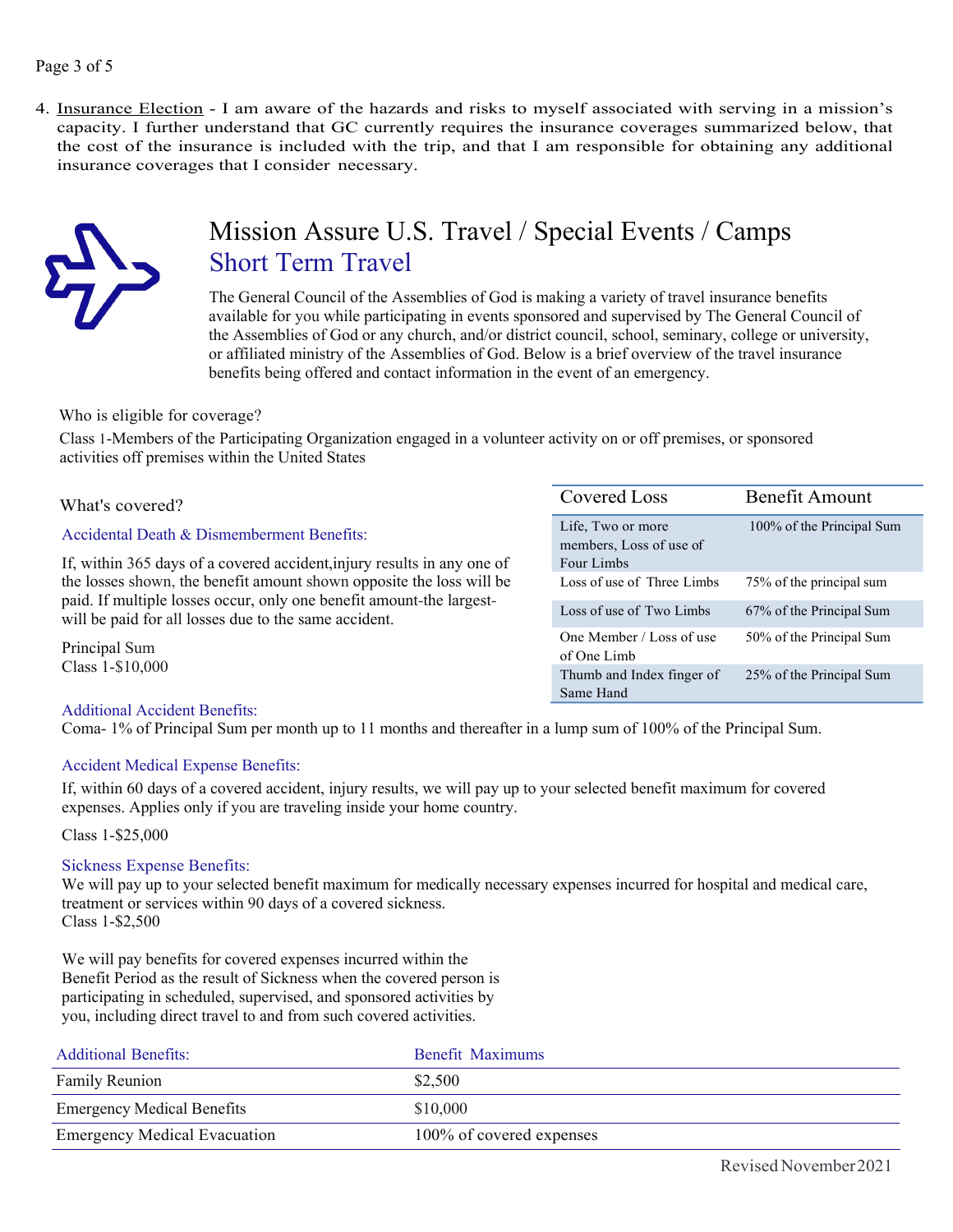Repatriation of Remains 100% of covered expenses

#### Aggregate Limit

Benefit Maximum Per Covered Accident \$1,000,000

We will not pay benefits for any loss or injury that is caused by, or results from: · intentionally self-inflicted injury, while sane. (Applicable to Accidental Death and Dismemberment Benefit only) · Suicide or attempted suicide. (Applicable to Accidental Death and Dismemberment Benefit only) · War or any act of war, whether declared or not. · A covered accident that occurs while on active duty service in the military, naval, or air force of any country or international organization. Upon our receipt of proof of service, we will refund any premium paid for this time. Reserve or National Guard active duty training is not excluded unless it extends beyond 31 days. · sickness, disease, bodily or mental infirmity, bacterial or viral infection, or medical or surgical treatment thereof, except for any bacterial infection resulting from an accidental external cut or wound or accidental ingestion of contaminated food. · Piloting or serving as a crewmember in any aircraft (except as provided by this proposal). · Commission of, or attempt to commit, a felony. · eyeglasses, contact lenses, hearing aids, wheelchairs, braces, appliances, examinations, or prescriptions for them. · travel or activity outside the United States. · riding in any aircraft except as a farepaying passenger on a regularly scheduled or charter airline. · commission of or active participation in a riot or insurrection. · Injury paid by Workers' Compensation, Employer's Liability Laws, or similar occupational benefits. · Injury or loss contributed to the use of any drugs or narcotic, except as prescribed by a doctor.

We will not pay Sickness Benefits for any loss, treatment, services or supplies resulting from, or contributed to by: · immunizations, services and supplies related to immunizations; · acupuncture, allergy, including allergy testing, or alcopecia; · non-malignant warts, moles, lesions or acne; · care of corns and bunions; · sickness for which benefits are paid or payable under any Workers' Compensation or Occupational Disease Law or Act, or similar legislation; · submucous resection and/or other surgical correction for deviated nasal septum, other than for required treatment of acute purulent sinusitis; · eyeglasses, contact lenses, hearing aids, or prescriptions or examinations therefore Radial Keratotomy/Lasik surgery is not covered; · voluntary or elective abortion; · congenital birth defects; · elective treatment or elective surgery; and · routine physical examinations and dental care.

In addition to the general exclusions, we will not pay Accident Medical Expense Benefits for any loss, treatment, or services resulting from or contributed to by: · treatment by persons you employ or retain or by any immediate family member or member of the covered person's household. · treatment of sickness, disease, or infections except pyogenic infections or bacterial infections that result from the accidental ingestion of contaminated substances. · treatment of hernia, Osgood-Schlatter disease, osteochondritis, appendicitis, osteomyelitis, cardiac disease or conditions, pathological fractures, congenital weakness, detached retina unless caused by an injury, or mental disorder or psychological or psychiatric care or treatment (except as provided in this proposal), whether or not caused by a covered accident. · pregnancy, childbirth, miscarriage, abortion, or any complications of any of these conditions. · mental and nervous disorders (except as provided in this proposal). · damage to or loss of dentures or bridges or damage to existing orthodontic equipment (except as specifically covered by this proposal). · expenses incurred for treatment of temporomandibular or craniomandibular joint dysfunction and associated myofacial pain (except as provided by this proposal). · injury covered by workers' compensation, employers' liability laws, or similar occupational benefits or while engaging in activity for monetary gain from sources other than you. · injury or loss contributed to by the use of drugs unless administered by a doctor.

This insurance does not apply to the extent that trade or economic sanctions or other laws or regulations prohibit Us from providing insurance, including, but not limited to, the payment of claims.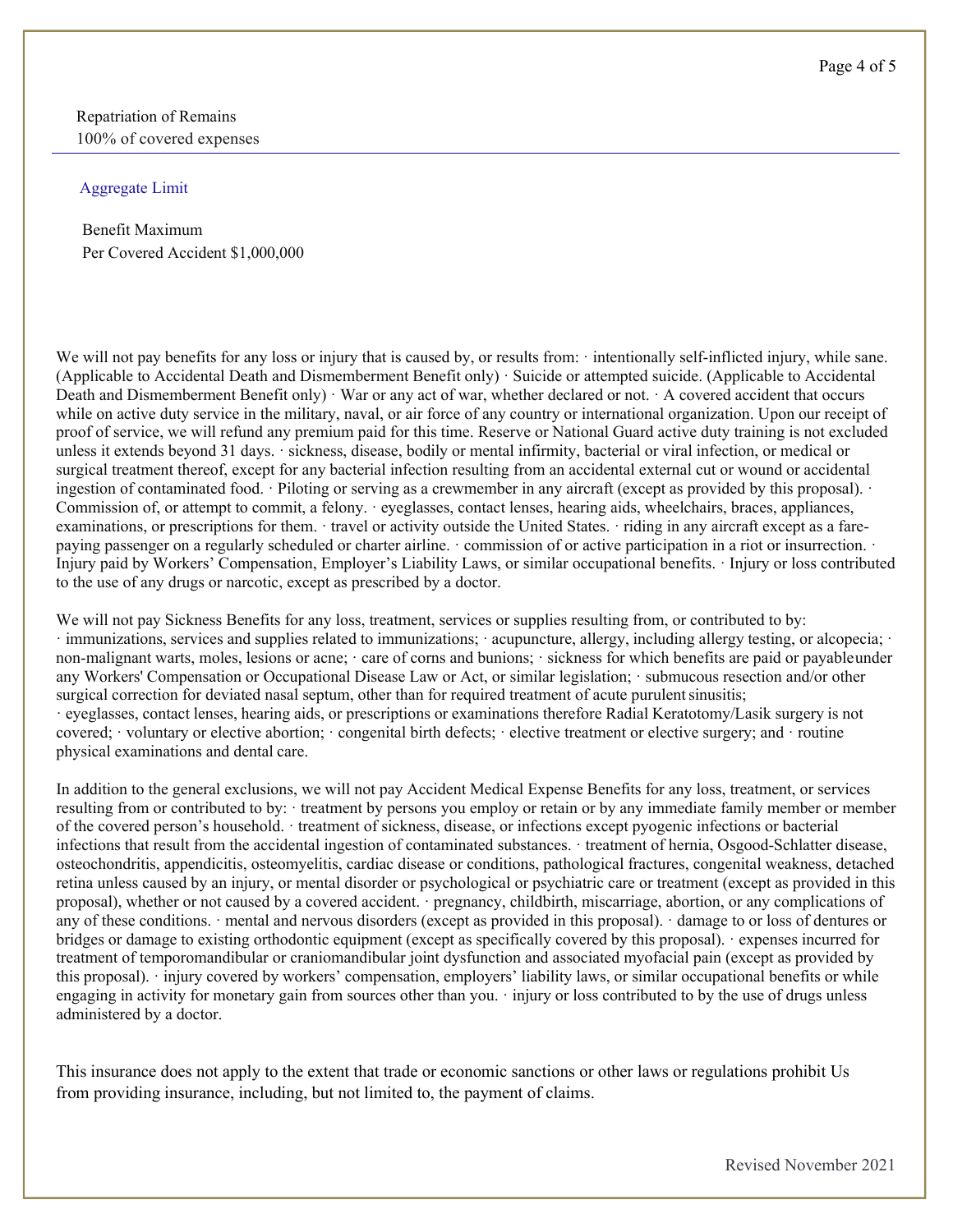Important Notice

This information is a brief description of the important features of the insurance plan. It is not a contract of insurance. The terms and conditions of coverage are set forth in the policies issued in the state in which the policy was delivered. Complete details may be found in the policies on file at AG Financial's office. Insurance Benefits are underwritten by ACE American Insurance Company. The policy is subject to the laws of the state in which it was issued. Coverage may not be available in all states or certain terms may be different if required by state law. Please keep this information as a reference.

- 5. Minor children. In the event that I have minor children who will accompany me on my assignment, I take full responsibility for their supervision and conduct at all times, and I, acting both on my own behalf and on their behalf as their parent and legal guardian, do hereby assume all risks of death, illness, or injury that they may suffer as a result of said assignment, from those causes described above.
- 6. I expressly waive any defense to the enforcement of any provision of this commitment arising from a claim of lack of consideration and warrant that this commitment constitutes a legal, valid, and binding obligation upon me enforceable against me in accordance with its terms.
- 7. Invalidation of any one or more of the provisions of this Agreement shall in no way affect any of the other provisions hereof, which shall remain in full force and effect.
- 8. I expressly agree that this assumption of risk, release, and indemnity agreement is intended to be as broad and inclusive as permitted by law. I further state that I HAVE CAREFULLY READ THIS AGREEMENT ANDUNDERSTANDITSCONTENTS,AND I VOLUNTARILYSIGNTHISAGREEMENTASMYOWNFREEACT.

I certify that I am age 18 or older. I understand and agree that no oral or written representations can or will alter the contents of this document. This Agreement shall be governed and construed in accordance with the laws of the State of Missouri, excluding its choice of law rules, and all claims relating to or arising out of this Agreement, including claims for injuries or wrongful death in any way related to the abovedescribed activities, shall likewise be governed by the laws of the State of Missouri, excluding its choice of law rules.

Signature of participant

Printed name of participant

Witness signature

Date witnessed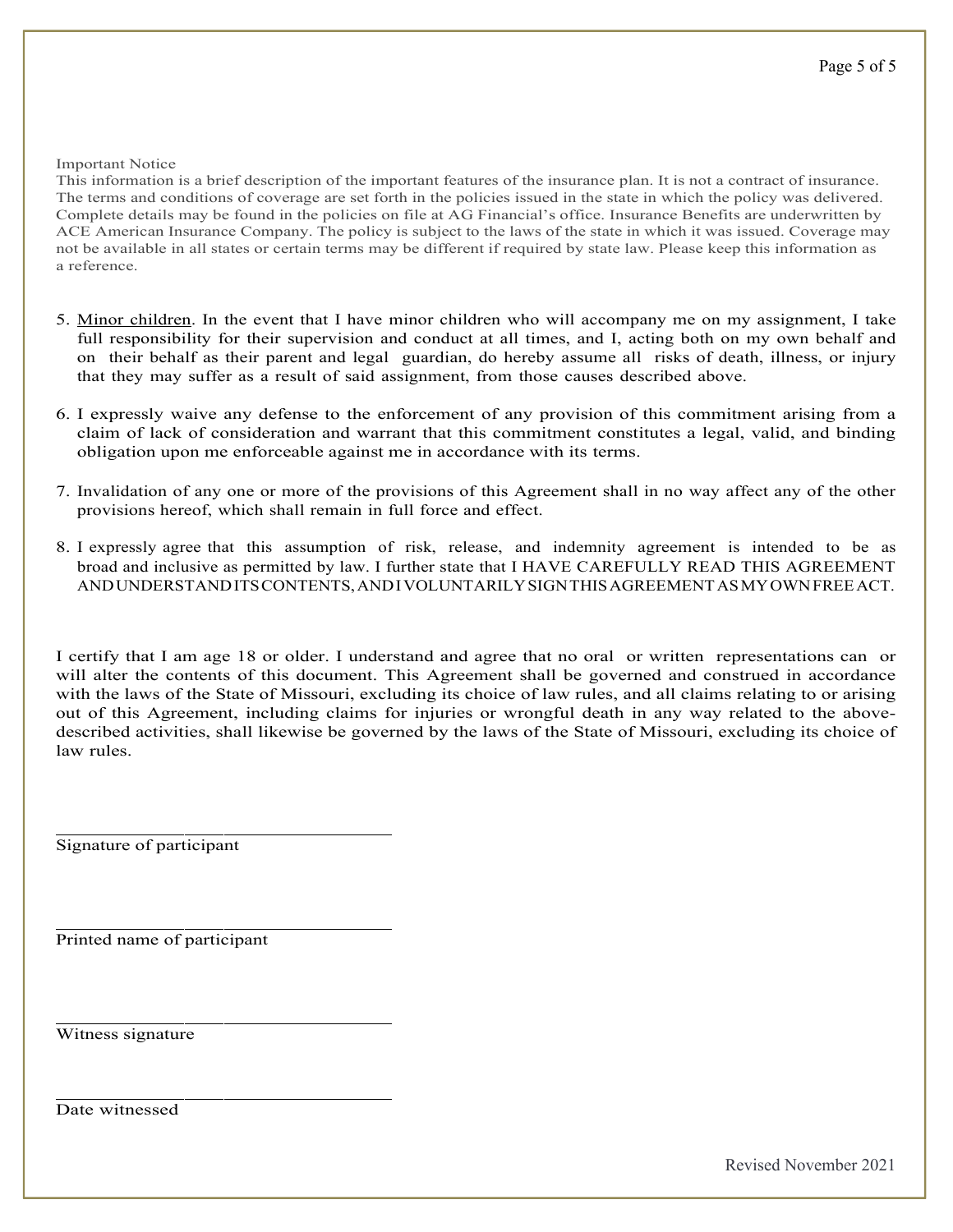### **PARENTAL CONSENT AND AUTHORIZATION**

For Minors under the Age of 18 *Domestic Travel* 

### **This form must be Notarized!**

Parents or legal guardians of minor children are required to complete this form and return to the team leader. If you have sole custody, provide a copy of the court decree to your team coordinator. The team leader will bring these documents (all pages) on the trip for verification. This form is NOT valid if completed by the child traveling. This form must be signed by both parents (as applicable) or the legal guardian and the temporary guardian (if applicable) in the presence of a notary. The information requested is designed to assist the church in providing for the safety of minors during church-sponsored activities.

| Address is the same as Child's (skip to phone information) |  |
|------------------------------------------------------------|--|
|                                                            |  |
|                                                            |  |
| Address is the same as Child's (skip to phone information) |  |
|                                                            |  |
|                                                            |  |
| <b>Detailed Description of Activities:</b>                 |  |

TRANSPORTATION (AS OF THIS DATE), SUBJECT TO CHANGE:

ACTIVITIES INCLUDING BUT NOT LIMITED TO:

**Dates and Locations of Activities:**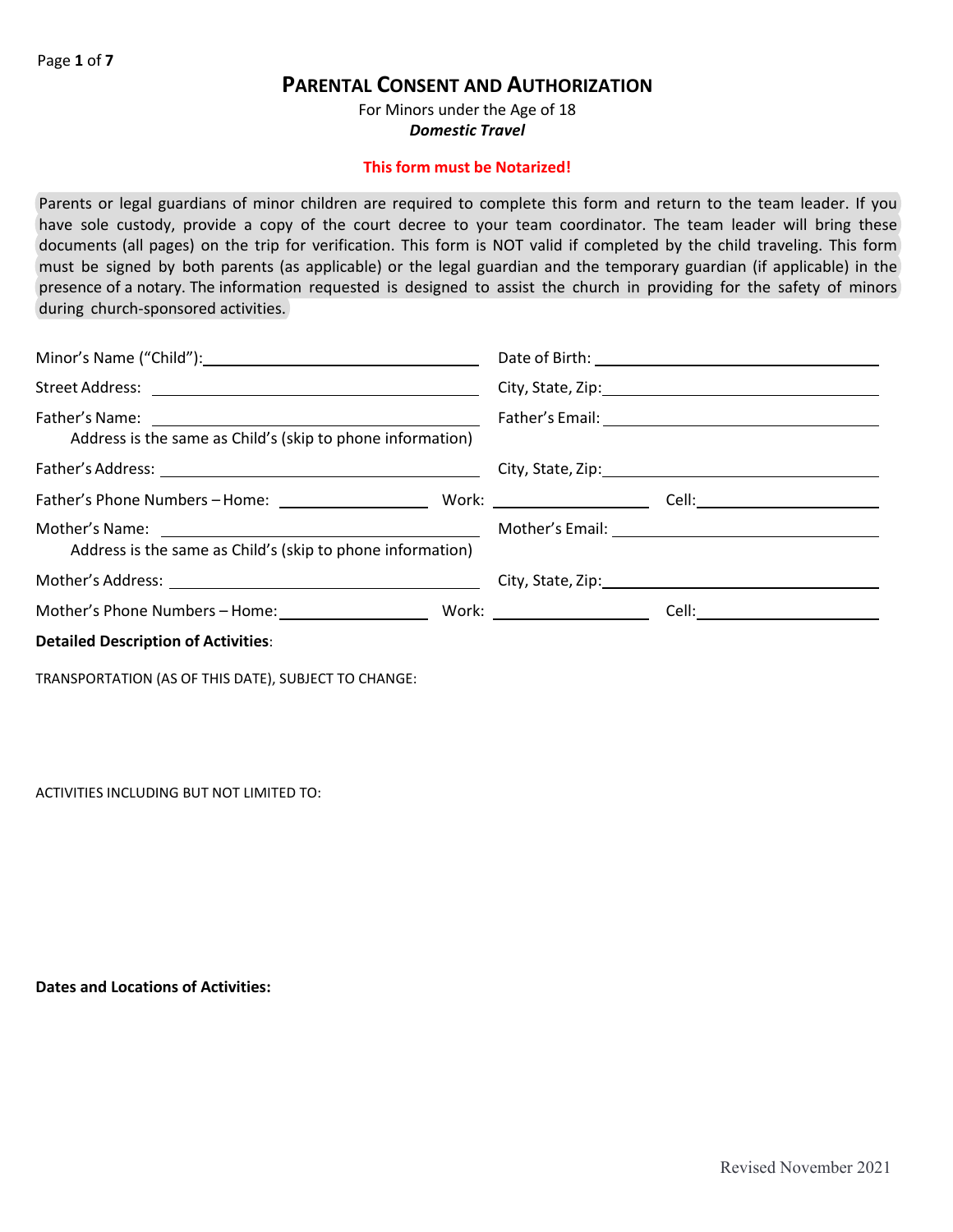Page **2** of **7** 

| <b>Medical Information:</b>                                                                                                                                                                                                    |                                                                                  |               |                                                                                                                                                                                                                                |
|--------------------------------------------------------------------------------------------------------------------------------------------------------------------------------------------------------------------------------|----------------------------------------------------------------------------------|---------------|--------------------------------------------------------------------------------------------------------------------------------------------------------------------------------------------------------------------------------|
| Family Doctor:                                                                                                                                                                                                                 |                                                                                  |               |                                                                                                                                                                                                                                |
| Insurance Company: Note and the Company of the Company of the Company of the Company of the Company of the Company of the Company of the Company of the Company of the Company of the Company of the Company of the Company of |                                                                                  |               | Policy Number: 1997                                                                                                                                                                                                            |
| Is your Child presently being treated for injury/sickness or taking any form of medication? If yes, explain.                                                                                                                   |                                                                                  |               |                                                                                                                                                                                                                                |
| Please list medications, foods or environmental conditions that Child is allergic to, and expected reactions.                                                                                                                  |                                                                                  |               |                                                                                                                                                                                                                                |
|                                                                                                                                                                                                                                | ,我们也不会有什么。""我们的人,我们也不会有什么?""我们的人,我们也不会有什么?""我们的人,我们也不会有什么?""我们的人,我们也不会有什么?""我们的人 |               |                                                                                                                                                                                                                                |
| Does your Child have any physical condition or illness that would prevent him or her from participating on this mission<br>$\bigcirc$ Yes (explain)<br>trip?<br>No                                                             |                                                                                  |               |                                                                                                                                                                                                                                |
| Does your Child have (or ever had) any medical condition that could require special attention?                                                                                                                                 |                                                                                  |               |                                                                                                                                                                                                                                |
| Are there any activities that you would not want your Child to participate in?<br>and the control of the control of the control of the control of the control of the control of the control of the                             |                                                                                  | $\bigcirc$ No | $\bigcirc$ Yes (explain)                                                                                                                                                                                                       |
| I approve the following travel plans:                                                                                                                                                                                          |                                                                                  |               |                                                                                                                                                                                                                                |
|                                                                                                                                                                                                                                |                                                                                  |               | Team Confirmation #: The Continuent of the Continuent of the Continuent of the Continuent of the Continuent of the Continuent of the Continuent of the Continuent of the Continuent of the Continuent of the Continuent of the |
| Destinations/City and State<br>I authorize the team leader to make any changes to the travel plans specified above as circumstances dictate.                                                                                   |                                                                                  |               |                                                                                                                                                                                                                                |
| Sending Church:                                                                                                                                                                                                                | Church Location:                                                                 |               |                                                                                                                                                                                                                                |

### **Medical Treatment Authorization**

I/We, the parent(s) and/or legal guardian(s) of Child, understand that we will be notified in the case of a medical emergency involving the Child. However, in the event that we, or either of us, cannot be reached, we authorize the calling of a doctor and the providing of necessary medical services in the event the Child is injured or becomes ill. We authorize the temporary guardian or any leader on this trip to make emergency medical care decisions on behalf of our Child, if required by law or a health care provider.

I/We, the parent(s) and/or legal guardian(s) of Child, understand that The General Council of the Assemblies of God and its affiliated ministries, and/or any Assemblies of God church and/or District Council, and/or any Assemblies of God school,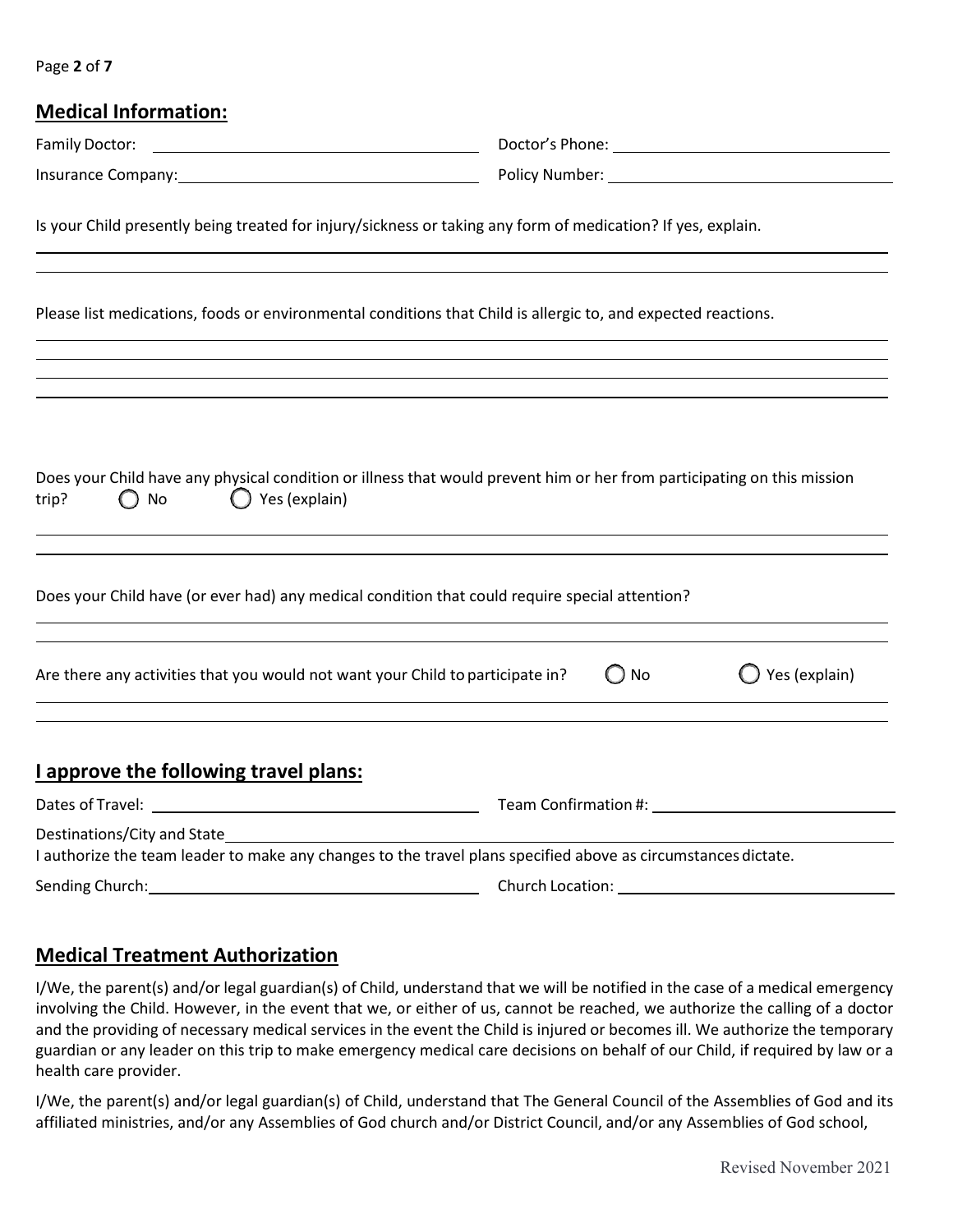### Page **3** of **7**

college or university (collectively "GC") and/or any of their officers, directors, employees, volunteers, and agents, shall not be responsible for medical expenses incurred on the basis of this authorization, and we hereby agree to hold harmless, defend and indemnify "GC", its parents, subsidiaries and affiliates, officers, directors, employees, volunteers and agents from all obligations, damages, losses, attorney's fees, defense costs, demands, investigations, actions, liabilities, claims, crossactions, third-party actions, causes of action, of any kind or nature whatsoever, pertaining to the provision of medical services for our Child. It is our express intention to defend, indemnify and hold harmless "GC" from all claims arising out of, or resulting from, or in any manner relating to the treatment, medical or otherwise, of our Child.

I/We agree to notify "GC" in the event of any health changes which would restrict the Child's participation in this mission trip. We also understand that any "GC" representative reserves the right to restrict the Child from any activity for any reason.

### **Policy Requirements for Minors**

Guidelines for minors have been established by The General Council of the Assemblies of God and are taken from U.S. Child labor laws, U.S. Department of State International Travel Guidelines, and IRS criteria for volunteer labor and travel expenses. Our desire is to give everyone an opportunity to serve on a team trip. We do not intend to stifle any persons from being in a position for God to speak to their hearts regarding future involvement in missions. Minors under age 18 are allowed to travel without a parent or legal guardian, but they must have a signed Parental Consent and Authorization form and travel insurance coverage through Mission Assure. The team leader will assign one or more adults to supervise the Child at all times for the duration of the trip.

### **Consent, Certification, and Assumption of Risk**

IN CONSIDERATION of our Child being accepted for this mission trip, I/We, the undersigned, being the parent(s) or legal guardian(s) of the Child named above do hereby consent to the Child's participation on a team outreach sponsored by GC to the destination noted above, including, but not limited to, all of the activities customarily associated with a GC trip unless noted above.

- 1. Status. I/We hereby certify that the Child is physically fit and adequately trained to participate in a mission trip. I/We further certify that the Child has followed and is following all procedures (vaccinations, immunizations, shots, serums, medications, etc.) recommended by our family doctor.
- 2. Risks of travel. I/We am/are aware of the hazards and risks to the Child's person and property associated with serving in a missions capacity; such hazards and risks including but not being limited to: injury; increased stress; accident; disease; inadequate medical services and supplies; death; criminal acts (including terrorism); natural disasters; weather conditions; government action; risks of traveling to or from destinations. I recognize that the Chile may be subjected to potential risks, illnesses, injuries, and even death. I/We have made investigation of these risks, understand these risks, and assume them on behalf of the Child knowingly and willingly. I/We further recognize that such risks have always been associated with missionary service. (2 Corinthians 11:23-28)

I/We also acknowledge that in working, living and traveling in cities, the Child may experience problems associated with urban living, including increased crime, pollution, high population density or standards of living and health standards that are different from those to which he or she is accustomed. I/We acknowledge that it is my/our responsibility to take every precaution to ensure that the Child knows the required measures needed to safeguard his/her health and to protect his/her personal belongings from damage or theft. I/We acknowledge that GC recommends that the never travel alone, particularly at night. Being alone, especially at night, may present additional danger to the Child's safety and well-being.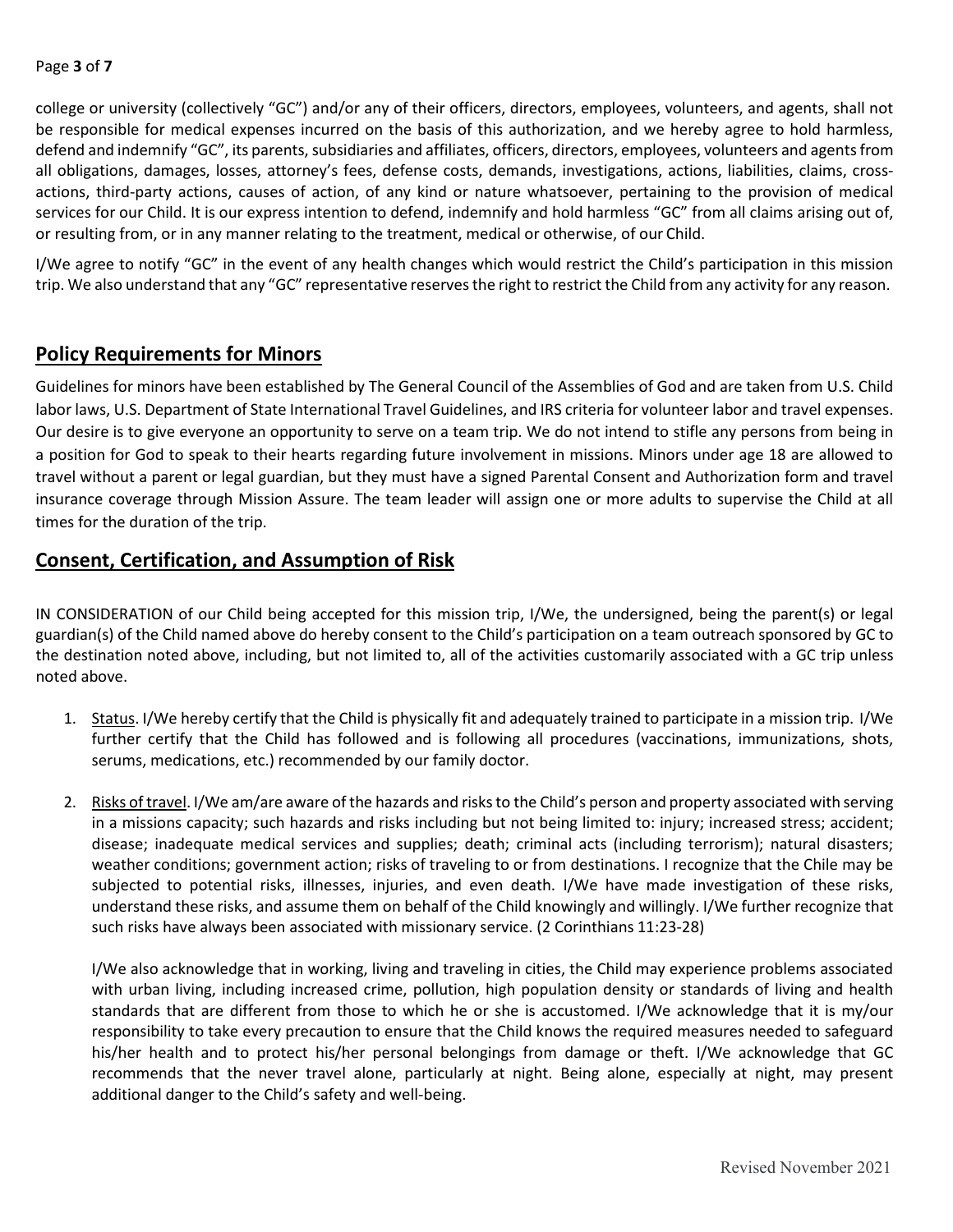I understand and agree that if, during the Child's participation in the above-described activities, GC learns that he/she is experiencing serious health problems, has suffered an injury, or is otherwise in a situation that raises significant health and safety concerns, then GC may contact the person whose name is provided as "emergency contact."

3. I/We understand that while the above-named Child participates on a team trip, he or she is responsible to comply with all orders and directives of the team leader and/or the Assemblies of God missionary in charge.

### **4. GENERAL RELEASE AND ASSUMPTION OF RISK:**

**KNOWING THE RISKS DESCRIBED ABOVE, WE AGREE, ON BEHALF OF OURSELVES AND OUR CHILD, FAMILY, HEIRS, AND PERSONAL REPRESENTATIVES, TO ASSUME ALL THE RISKS AND RESPONSIBILITIES SURROUNDING OUR CHILD'S PARTICIPATION IN THE ABOVE-DESCRIBED ACTIVITIES, BOTH KNOWN AND UNKNOWN. TO THE MAXIMUM EXTENT ALLOWED BY LAW, WE RELEASE, HOLD HARMLESS, AND AGREE TO INDEMNIFY THE GENERAL COUNCIL OF THE ASSEMBLIES OF GOD, AND ITS AFFILIATED MINISTRIES, AND ANY ASSEMBLIES OF GOD CHURCH AND/OR DISTRICT COUNCIL, AND ANY ASSEMBLIES OF GOD SCHOOL, COLLEGE OR UNIVERSITY AND THEIR OFFICERS, DIRECTORS, EMPLOYEES, VOLUNTEERS, AND AGENTS, FROM AND AGAINST ANY PRESENT OR FUTURE CLAIMS, LOSSES, LIABILITIES, COSTS AND EXPENSES FOR INJURY TO PERSON OR PROPERTY, OR FOR ANY OTHER DAMAGE, WHICH OUR CHILD MAY SUFFER, OR FOR WHICH OUR CHILD MAY BE LIABLE TO ANY OTHER PERSON, RELATED TO OUR CHILD'S PARTICIPATING IN SAID ACVITIVITIES (INCLUDING PERIODS IN TRANSIT TO OR FROM DESTINATIONS), RESULTING FROM ANY CAUSE, INCLUDING BUT NOT LIMITED TO NEGLIGENCE ON OUR CHILD'S PART OR ON THE PART OF ANY OF THE RELEASED PARTIES; PROVIDED THAT THIS RELEASE OF LIABILITY SHALL NOT APPLY TO GROSS NEGLIGENCE OR WILLFUL OR WANTON MISCONDUCT.**

- 5. I/We expressly waive any defense to the enforcement of any provision of this commitment arising from a claim of lack of consideration and warrant that this commitment constitutes a legal, valid, and binding obligation upon me/us enforceable against me/us in accordance with its terms.
- 6. Invalidation of any one or more of the provisions of this Agreement shall in no way affect any of the other provisions hereof, which shall remain in full force and effect.
- 7. I/We expressly agree that this assumption of risk, release, and indemnity agreement is intended to be as broad and inclusive as permitted by law. I/We further state that I/WE HAVE CAREFULLY READ THIS AGREEMENT AND UNDERSTAND ITS CONTENTS, AND I/WE VOLUNTARILY SIGN THIS AGREEMENT AS MY/OUR OWN FREE ACT.

### **Photograph & Video Release Form**

I/We hereby grant GC permission to the rights of the Child's image, likeness, and sound of their voice as recorded on audio or video tape without payment or any other consideration. I/We understand that the Child's image may be edited, copied, exhibited, published, or distributed, and waive the right to inspect or approve the finished product wherein the Child's likeness appears. Additionally, I/we waive any right to royalties or other compensation arising or related to the use of the Child's image or recording.

I agree that GC may use such images of the Child with or without Child's name and for any lawful purpose, including for example such purposes as publicity, illustration, advertising, and web content.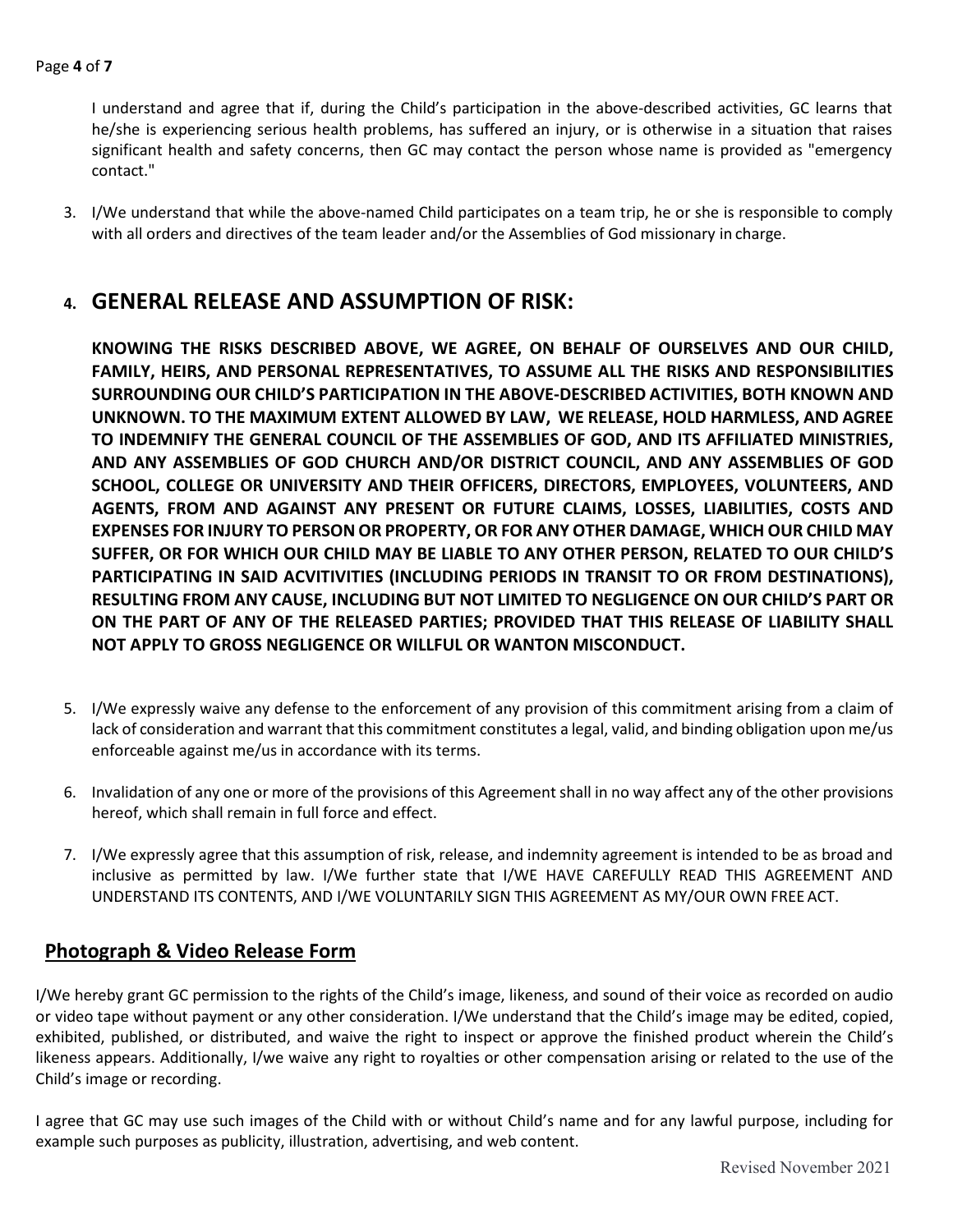### Page **5** of **7**

There is no time limit on the validity of this release nor is there any geographic limitation on where these materials may be distributed.

I/We acknowledge that I/we have completely read and fully understand the above release and agree to be bound thereby. I/we hereby release, defend, hold harmless and indemnify GC from any and all claims for utilizing this material.

### **INSURANCE ELECTION**

I/We am/are aware of the hazards and risks to the Child associated with serving in a mission's capacity. I/We further understand that GC currently requires the insurance coverages summarized below, that the cost of the insurance is included with the trip, and that I/we am/are responsible for obtaining any additional insurance coverages that I/we consider necessary.



### Mission Assure U.S. Travel / Special Events / Camps **Short Term Travel**

The General Council of the Assemblies of God is making a variety of travel insurance benefits available for you while participating in events sponsored and supervised by The General Council of the Assemblies of God or any church, and/or district council, school, seminary, college or university, or affiliated ministry of the Assemblies of God. Below is a brief overview of the travel insurance benefits being offered and contact information in the event of an emergency.

#### Who is eligible for coverage?

Class **1**-Members of the Participating Organization engaged in a volunteer activity on or off premises, or sponsored activities off premises within the United States

#### Accidental Death & Dismemberment Benefits:

#### Additional Accident Benefits:

Coma- 1% of Principal Sum per month up to 11 months and thereafter in a lump sum of 100% of the Principal Sum.

#### Accident Medical Expense Benefits:

If, within 60 days of a covered accident, injury results, we will pay up to your selected benefit maximum for covered expenses. Applies only if you are traveling inside your home country.

#### Class 1-\$25,000

#### Sickness Expense Benefits:

We will pay up to your selected benefit maximum for medically necessary expenses incurred for hospital and medical care, treatment or services within 90 days of a covered sickness. Class 1-\$2,500

| What's covered?                                                                                                                              | <b>Covered Loss</b>                                               | <b>Benefit Amount</b>     |
|----------------------------------------------------------------------------------------------------------------------------------------------|-------------------------------------------------------------------|---------------------------|
| Accidental Death & Dismemberment Benefits:<br>If, within 365 days of a covered accident, injury results in any one of                        | Life, Two or more<br>members, Loss of use of<br><b>Four Limbs</b> | 100% of the Principal Sum |
| the losses shown, the benefit amount shown opposite the loss will be<br>paid. If multiple losses occur, only one benefit amount-the largest• | <b>Loss of use of Three Limbs</b>                                 | 75% of the principal sum  |
| will be paid for all losses due to the same accident.                                                                                        | <b>Loss of use of Two Limbs</b>                                   | 67% of the Principal Sum  |
| Principal Sum                                                                                                                                | <b>One Member / Loss of use</b><br>of One Limb                    | 50% of the Principal Sum  |
| Class 1-\$10,000                                                                                                                             | Thumb and Index finger of<br><b>Same Hand</b>                     | 25% of the Principal Sum  |
| $\lambda$ 1.12. $\lambda$ 1.4 $\lambda$ 1.1 $\lambda$ 1.1 $\alpha$ $\lambda$                                                                 |                                                                   |                           |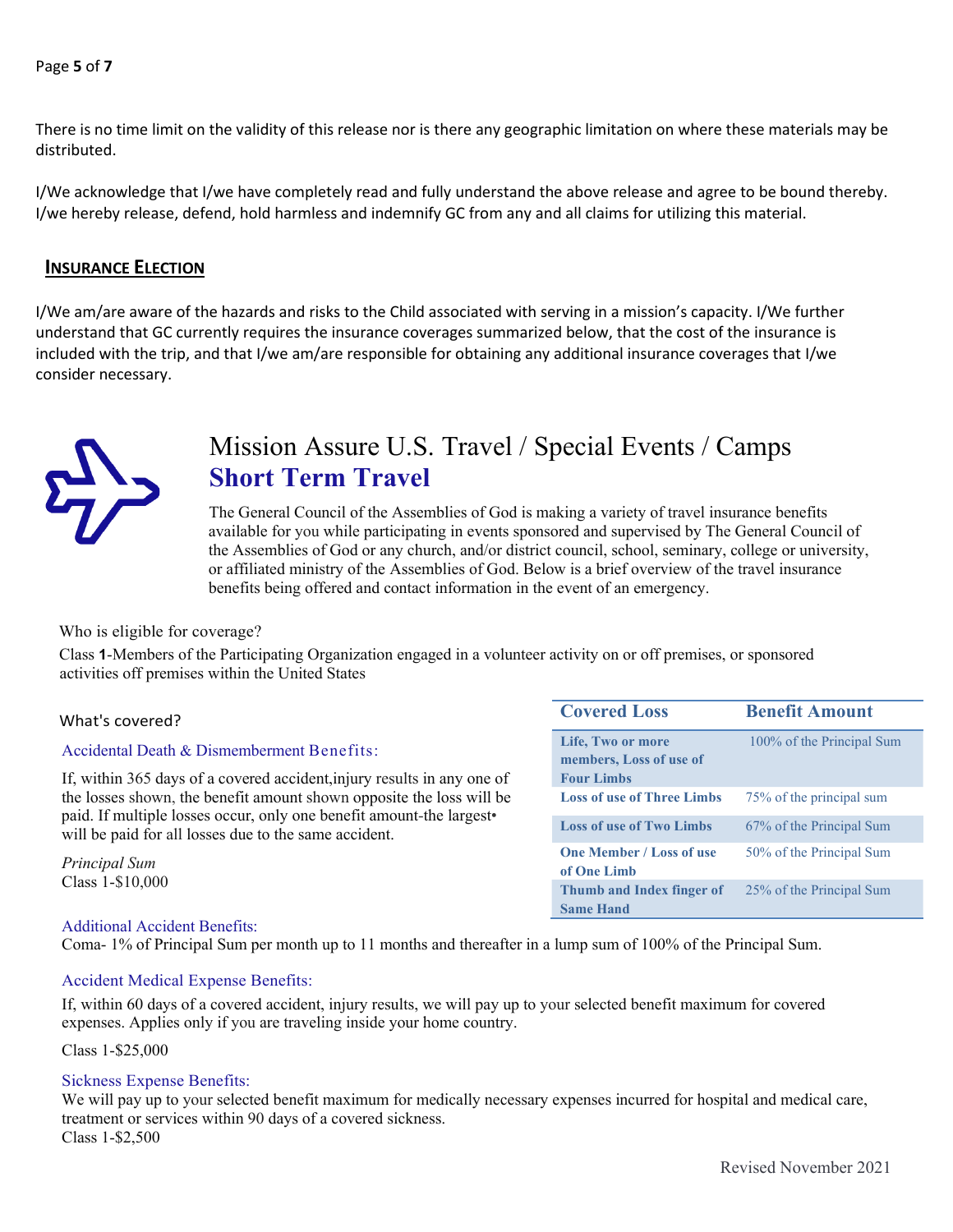We will pay benefits for covered expenses incurred within the Benefit Period as the result of Sickness when the covered person is participating in scheduled, supervised, and sponsored activities by you, including direct travel to and from such covered activities.

| <b>Additional Benefits:</b>         | Benefit Maximums         |
|-------------------------------------|--------------------------|
| Family Reunion                      | \$2,500                  |
| <b>Emergency Medical Benefits</b>   | \$10,000                 |
| <b>Emergency Medical Evacuation</b> | 100% of covered expenses |
| Repatriation of Remains             | 100% of covered expenses |

#### Aggregate Limit

#### *Benefit Maximum*

#### Per Covered Accident \$1,000,000

We will not pay benefits for any loss or injury that is caused by, or results from: · intentionally self-inflicted injury, while sane. (Applicable to Accidental Death and Dismemberment Benefit only) · Suicide or attempted suicide. (Applicable to Accidental Death and Dismemberment Benefit only) · War or any act of war, whether declared or not. · A covered accident that occurs while on active duty service in the military, naval, or air force of any country or international organization. Upon our receipt of proof of service, we will refund any premium paid for this time. Reserve or National Guard active duty training is not excluded unless it extends beyond 31 days. · sickness, disease, bodily or mental infirmity, bacterial or viral infection, or medical or surgical treatment thereof, except for any bacterial infection resulting from an accidental external cut or wound or accidental ingestion of contaminated food. · Piloting or serving as a crewmember in any aircraft (except as provided by this proposal). · Commission of, or attempt to commit, a felony. · eyeglasses, contact lenses, hearing aids, wheelchairs, braces, appliances, examinations, or prescriptions for them. · travel or activity outside the United States. · riding in any aircraft except as a fare-paying passenger on a regularly scheduled or charter airline. · commission of or active participation in a riot or insurrection. · Injury paid by Workers' Compensation, Employer's Liability Laws, or similar occupational benefits. · Injury or loss contributed to the use of any drugs or narcotic, except as prescribed by a doctor.

We will not pay Sickness Benefits for any loss, treatment, services or supplies resulting from, or contributed to by: · immunizations, services and supplies related to immunizations; · acupuncture, allergy, including allergy testing, or alcopecia; · non-malignant warts, moles, lesions or acne; · care of corns and bunions; · sickness for which benefits are paid or payable under any Workers' Compensation or Occupational Disease Law or Act, or similar legislation; · submucous resection and/or other surgical correction for deviated nasal septum, other than for required treatment of acute purulent sinusitis; · eyeglasses, contact lenses, hearing aids, or prescriptions or examinations therefore Radial Keratotomy/Lasik surgery is not covered; · voluntary or elective abortion; · congenital birth defects; · elective treatment or elective surgery; and · routine physical examinations and dental care.

In addition to the general exclusions, we will not pay Accident Medical Expense Benefits for any loss, treatment, or services resulting from or contributed to by: · treatment by persons you employ or retain or by any immediate family member or member of the covered person's household. · treatment of sickness, disease, or infections except pyogenic infections or bacterial infections that result from the accidental ingestion of contaminated substances. · treatment of hernia, Osgood-Schlatter disease, osteochondritis, appendicitis, osteomyelitis, cardiac disease or conditions, pathological fractures, congenital weakness, detached retina unless caused by an injury, or mental disorder or psychological or psychiatric care or treatment (except as provided in this proposal), whether or not caused by a covered accident. · pregnancy, childbirth, miscarriage, abortion, or any complications of any of these conditions. · mental and nervous disorders (except as provided in this proposal). · damage to or loss of dentures or bridges or damage to existing orthodontic equipment (except as specifically covered by this proposal). · expenses incurred for treatment of temporomandibular or craniomandibular joint dysfunction and associated myofacial pain (except as provided by this proposal). · injury covered by workers' compensation, employers' liability laws, or similar occupational benefits or while engaging in activity for monetary gain from sources other than you.  $\cdot$  injury or loss contributed to by the use of drugs unless administered by a doctor.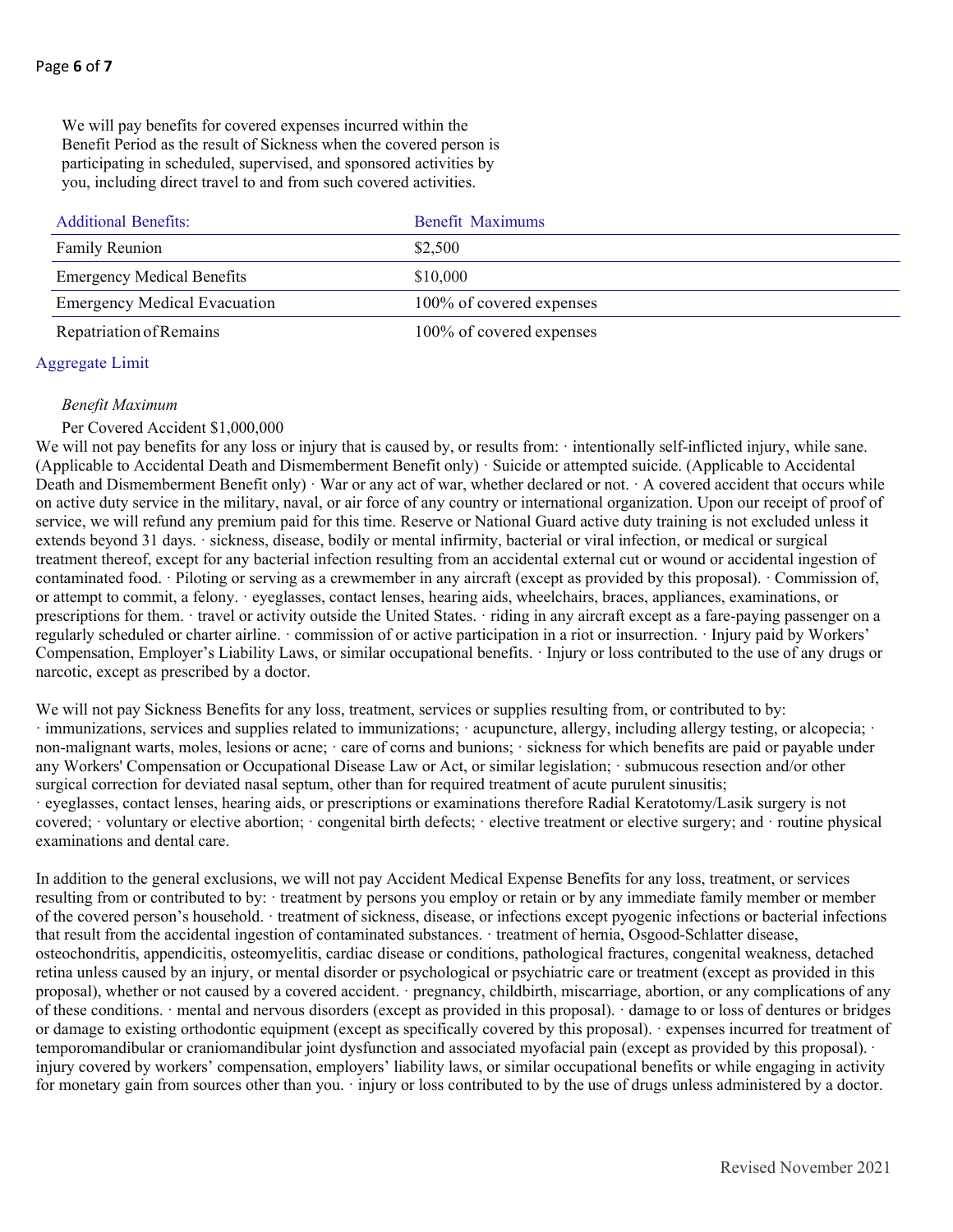This insurance does not apply to the extent that trade or economic sanctions or other laws or regulations prohibit Us from providing insurance, including, but not limited to, the payment of claims.

Important Notice

This information is a brief description of the important features of the insurance plan. It is not a contract of insurance. The terms and conditions of coverage are set forth in the policies issued in the state in which the policy was delivered. Complete details may be found in the policies on file at AG Financial's office. Insurance Benefits are underwritten by ACE American Insurance Company. The policy is subject to the laws of the state in which it was issued. Coverage may not be available in all states or certain terms may be different if required by state law. Please keep this information as a reference.

### **Temporary Guardianship**

A temporary guardianship is required if neither parent is traveling with their Child. The temporary guardian must be 21 years old and must sign this form in the presence of a notary public.

I/We the parent(s) or legal guardian(s) of the Child listed above do hereby grant temporary guardianship of Child to as temporary guardian, for the dates and travel plans listed above. This Temporary Guardianship agreement will serve as a legal and binding document that will allow the Child to obtain medical treatment and to make any decisions regarding the needs of the Child for this period.

I/We understand and agree that no oral or written representations can or will alter the contents of this document. This Agreement shall be governed and construed in accordance with the laws of the State of Missouri, excluding its choice of law rules, and all claims relating to or arising out of this Agreement, including claims for injuries or wrongful death in any way related to the above-described activities, shall likewise be governed by the laws of the State of Missouri, excluding its choice of law rules.

### **We attest to the truthfulness, accuracy, and validity of the foregoing statements.**

Minor's Name:

| Father's/Legal Guardian's Signature                           | Date                                                            |
|---------------------------------------------------------------|-----------------------------------------------------------------|
| Mother's/Legal Guardian's Signature                           | Date                                                            |
| Temporary Guardian's Signature (if applicable)                | Date                                                            |
| <b>Certificate of Acknowledgement of Notary Public</b>        |                                                                 |
|                                                               | COUNTY OF <u>________________________</u>                       |
|                                                               | (date)                                                          |
|                                                               | (parental/legal guardian)                                       |
|                                                               | (parent/legal guardian)                                         |
|                                                               | (temporary guardian if applicable)                              |
| Signature of Notarial Officer                                 |                                                                 |
| Notary Public for the State of Notary Public for the State of | My commission expires: <u>_________________________________</u> |

Revised November 2021